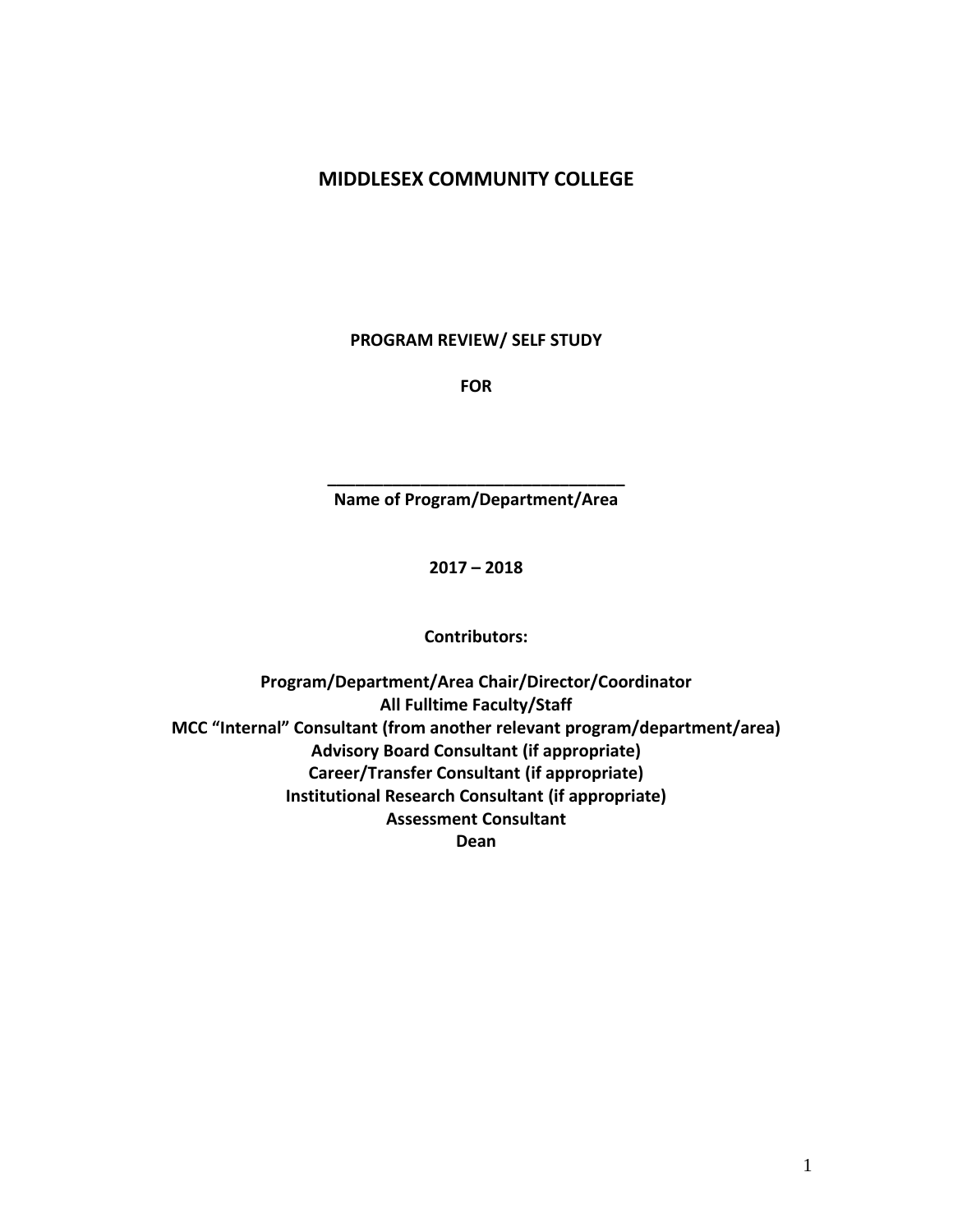## **MIDDLESEX COMMUNITY COLLEGE**

### **Program/Department/Area Review**

(note: In this document, the terms "program", "department" and "area" are used interchangeably. Please customize according to your needs.)

#### **SECTION I: ABSTRACT/EXECUTIVE SUMMARY**

At completion of your review process, provide an overview and context for the reader, highlighting key insights into the "what", "who", "why", "how" and "so what" of your program and this self study.

## **SECTION II: SELF STUDY QUESTIONS & GOALS**

What are the most important questions/concerns that you expect this process to help you answer?

**SECTION III: PROGRAM MISSION**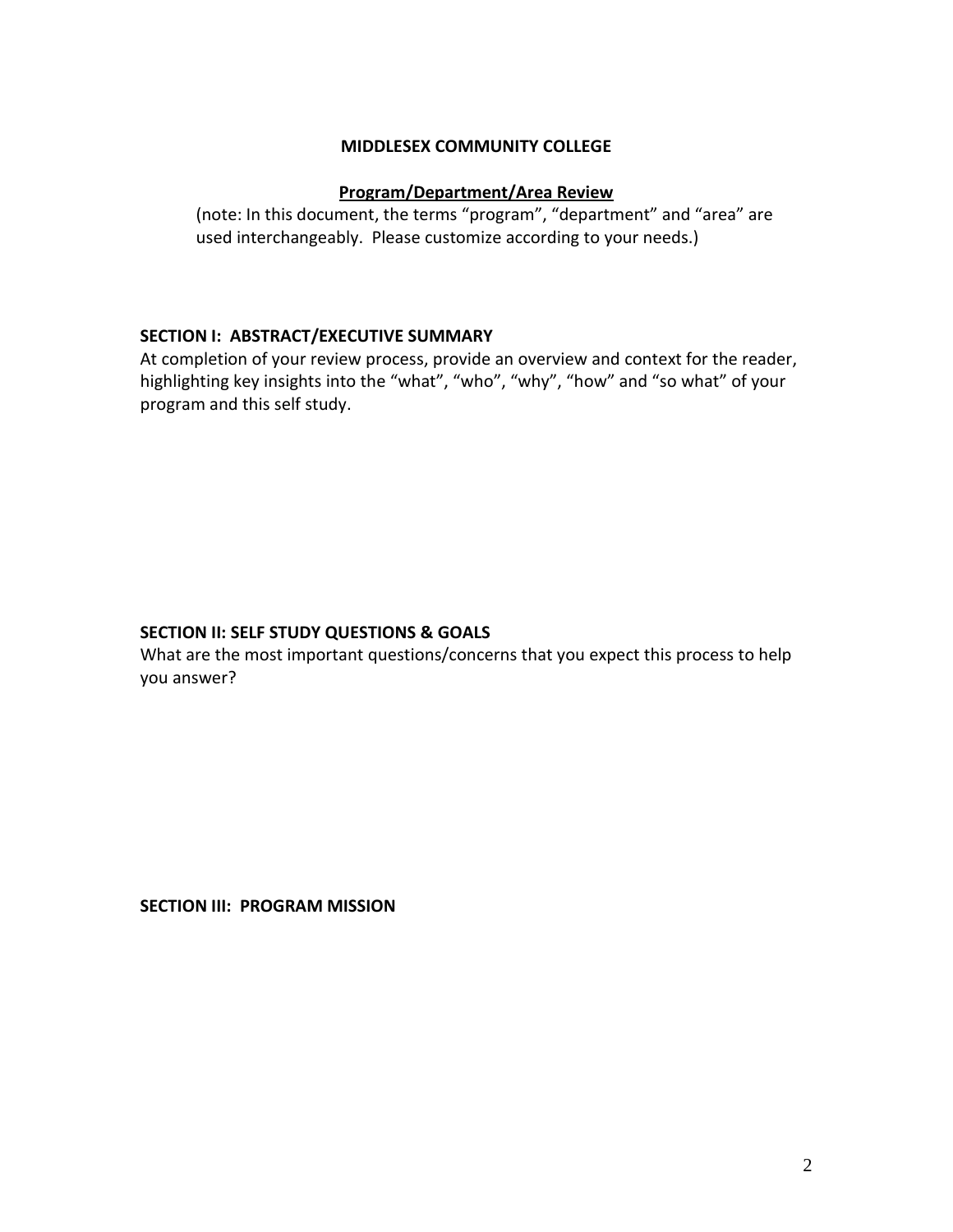### **SECTION IV: STUDENT LEARNING OUTCOMES**

Map your courses/learning activities to your Program Student Learning Outcomes (PSLOs), identifying in which courses/learning activities the outcomes are **Introduced (I), Developed (D)**, and where students are expected to demonstrate **Transfer-Ready Competency (C)**, as evidenced by course/learning activity student learning outcomes (CSLOs). **Please include relevant CSLO(s) from courses/learning activities supporting PSLOs at (C) Competency level.** 

**Curriculum Map:**

| <b>PSLO</b> | <b>ISLO supported</b><br>by PSLO | Course/<br>Learning<br><b>Activity</b> | Course/<br><b>Learning</b><br><b>Activity</b> | Course/<br>Learning<br><b>Activity</b> | Course/<br><b>Learning</b><br><b>Activity</b> | Course/<br><b>Learning</b><br><b>Activity</b> | Course/<br>Learning<br><b>Activity</b> | Course/<br>Learning<br><b>Activity</b> |
|-------------|----------------------------------|----------------------------------------|-----------------------------------------------|----------------------------------------|-----------------------------------------------|-----------------------------------------------|----------------------------------------|----------------------------------------|
|             |                                  |                                        |                                               |                                        |                                               |                                               |                                        |                                        |
|             |                                  |                                        |                                               |                                        |                                               |                                               |                                        |                                        |
|             |                                  |                                        |                                               |                                        |                                               |                                               |                                        |                                        |
|             |                                  |                                        |                                               |                                        |                                               |                                               |                                        |                                        |
|             |                                  |                                        |                                               |                                        |                                               |                                               |                                        |                                        |

Does your Curriculum Map suggest a need to make changes to the **availability** and/or **sequencing of** opportunities for students to develop and achieve any PSLO within the program/area? If so, please explain.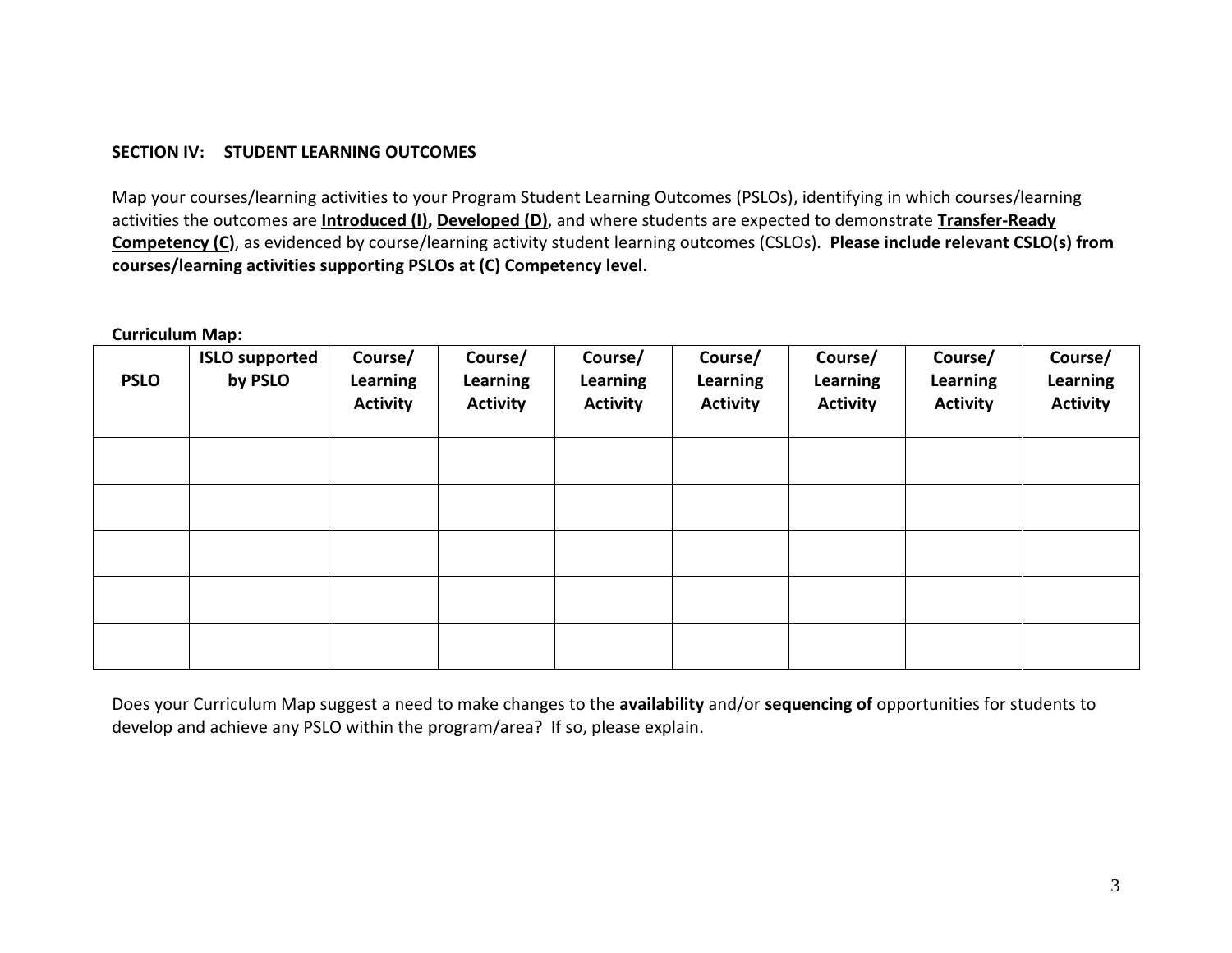#### **SECTION V: ASSESSMENT**

**Use your annual E-Series forms to complete this table. In future years, tables should reflect all years since previous program review. These forms are applicable to all academic and some co-curricular programs.**

**NOTE: All changes described in Column 5 should be re-assessed within appropriate time period to determine efficacy and value for scaling.**

|             | (1)         | (2)                      | (3)                         | (4)                   | (5)                           | (6)            |
|-------------|-------------|--------------------------|-----------------------------|-----------------------|-------------------------------|----------------|
|             | Have formal | Where are these learning | Other than GPA, what        | Who interprets the    | What changes have been        | Date of most   |
| <b>YEAR</b> | learning    | outcomes published?      | data/evidence is used to    | evidence? What is     | made as a result of using the | recent program |
|             | outcomes    | (please specify)         | determine that graduates    | the process?          | data/evidence?                | review (for    |
|             | been        | Include URLs where       | have achieved the stated    | (e.g. annually by the |                               | general        |
|             | developed?  | appropriate.             | outcomes for the degree?    | curriculum            |                               | education and  |
|             |             |                          | (e.g., capstone course,     | committee)            |                               | each degree    |
|             |             |                          | portfolio review, licensure |                       |                               | program)       |
|             |             |                          | examination)                |                       |                               |                |
| 2016-17     |             |                          |                             |                       |                               |                |
|             |             |                          |                             |                       |                               |                |
|             |             |                          |                             |                       |                               |                |
| 2017-18     |             |                          |                             |                       |                               |                |
|             |             |                          |                             |                       |                               |                |
|             |             |                          |                             |                       |                               |                |
|             |             |                          |                             |                       |                               |                |

#### **Describe your assessment work as reflected above (use the following prompts as helpful and relevant):**

- What were your assessment projects?
- How do you determine which sections of which courses contribute artifacts?
- How do you ensure that the artifacts you collect are representative of your overall student population?
- What criteria have you used to assess student learning and achievement?
- Based upon your reassessment, what changes (see Column 5 above) have been effective?
- What are the most important "takeaways" that have emerged from this work?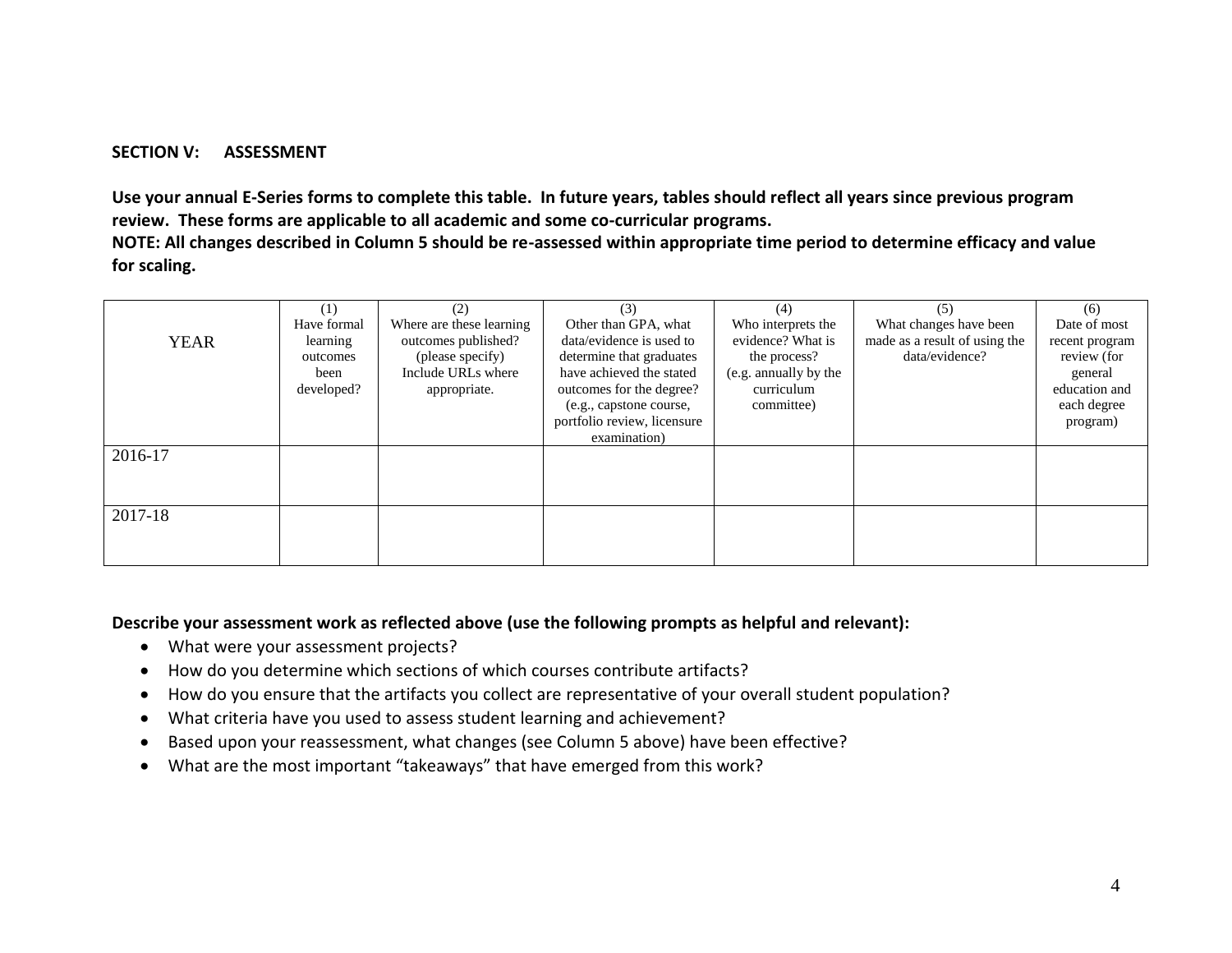## **SECTION V: INSTITUTIONAL DATA**

The Institutional Research Office provides academic programs with a standard data packet, but is happy to generate additional data as needed. Please use the provided data packet to examine and discuss your program's:

- Enrollment trends
- Student demographics
- Course completion rates
- Graduation/transfer rates

## **SECTION VI: LABOR/MARKET TRENDS**

Identify and discuss **labor/market trends** that may impact current and future graduates of this program, based on input from advisory boards, focus group meetings with recent graduates, and national and regional data. Some possible sources for such data include:

- [http://online.onetcenter.org](http://online.onetcenter.org/) (use "Find Occupations")
- <http://lmi2.detma.org/lmi/FPlmiforms1.asp>